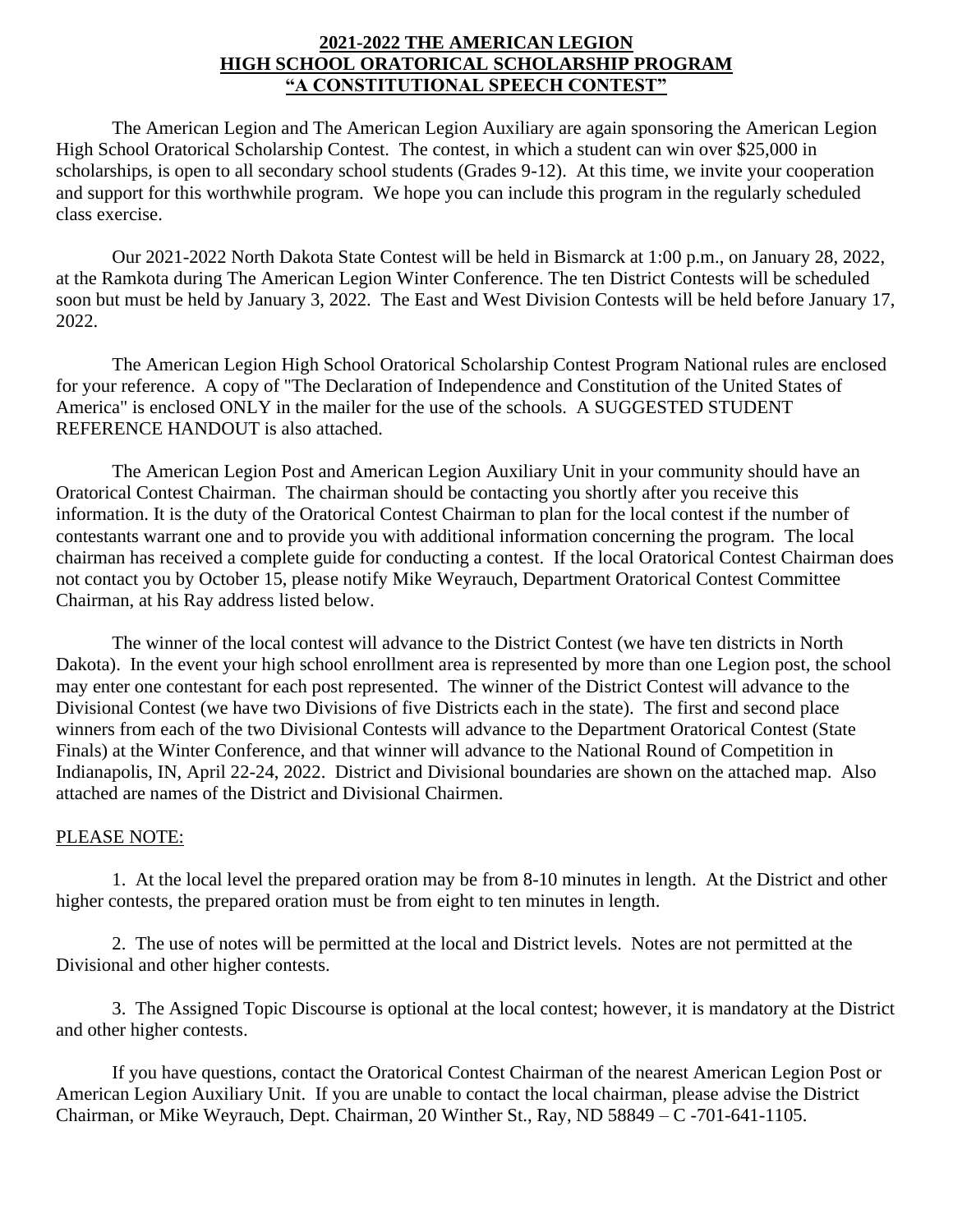# **ROSTER OF STATE CHAMPIONS**

# **NORTH DAKOTA AMERICAN LEGION HIGH SCHOOL ORATORICAL CONTEST**

| 1939    | Delores Brady, Carrington    | 1973    | Lyla Ann Safely, Alexander   |
|---------|------------------------------|---------|------------------------------|
| 1940    | Caryl Andrews, Oakes         | 1974    | John C. Palenberg, Mandan    |
| 1941    | Norma Lillo, Jamestown       | 1975    | Bradley Edin, Jamestown      |
| 1942    | Harold Pollman, Carrington   | 1976    | Becky Omdahl, Grand Forks    |
| 1943-44 | Robert Lillo, Jamestown      | 1977    | Julie Swedback, Fargo        |
| 1945-46 | Paul R. Vogel, Bismarck      | 1978-79 | Myron Braun, Jamestown       |
| 1947    | Jerry Butler, Jamestown      | 1980    | John Bickel, Bismarck        |
| 1948    | Roger K. Mosvik, Minot       | 1981    | Nadine Gassner, Fargo        |
| 1949    | John Reilly, Grand Forks     | 1982    | Craig Cerkowniak,            |
| 1950-51 | Patty Amon, Bismarck         |         | Des Lacs - Burlington        |
| 1952    | Nondice Carothers, Jamestown | 1983    | Michele Horner, Fargo        |
| 1953    | Clayton Johnson, Jamestown   | 1984    | James W. M. Fischer, Raleigh |
| 1954-55 | Patrick Williams, Mandan     | 1985    | Lisa Godon, Fargo            |
| 1956    | Robert Hunter, Bismarck      | 1986    | Julie Albertson, Stanley     |
| 1957-58 | Wallace Martz, Rolla         | 1987-88 | Winifred Smith, New Salem    |
| 1959    | Howard Abbott, Minot         | 1989-90 | Michael Eaton, Fargo         |
| 1960    | Ted Coonrod, Bismarck        | 1991    | Brent Anton, Dickinson       |
| 1961-62 | Roger Roberts, Minot         | 1992-93 | Nancy Broderson,             |
| 1963    | Loren J. Anderson, Rugby     |         | <b>Watford City</b>          |
| 1964    | Betty Malen, Fargo           | 1994    | Doug Larsen, Granville       |
| 1965-66 | Don Gaetz, Rugby             | 1995-97 | Jason Matthews, Garrison     |
| 1967    | Robert Umland, Minot         | 1998    | Stephanie Ritter, Sherwood   |
| 1968-69 | Pamela Kay Walz, Beulah      | 1999    | Mike Rylander, Minot         |
| 1970    | Daniel Cozort, Fargo         | 2000-01 | Jordan Hylden, Park River    |
| 1971    | Neal Nygard, Des Lacs        | 2002    | Teresa Oe, Belfield          |
| 1972    | Wayne D. Struble, Fargo      | 2003    | Jeffrey Johnson, Rolette     |
|         |                              |         |                              |
|         |                              |         |                              |

| 1980    | June Albertson, Stanley       |
|---------|-------------------------------|
| 1987-88 | Winifred Smith, New Salem     |
| 1989-90 | Michael Eaton, Fargo          |
| 1991    | <b>Brent Anton, Dickinson</b> |
| 1992-93 | Nancy Broderson,              |
|         | <b>Watford City</b>           |
| 1994    | Doug Larsen, Granville        |
| 1995-97 | Jason Matthews, Garrison      |
| 1998    | Stephanie Ritter, Sherwood    |
| 1999    | Mike Rylander, Minot          |
| 2000-01 | Jordan Hylden, Park River     |
| 2002    | Teresa Oe, Belfield           |
| 2003    | Jeffrey Johnson, Rolette      |
|         |                               |
| 2004    | Garrett Boyer, Carrington     |
| 2005    | Krista Thom, Edgeley          |
| 2006    | Rebecca Shelton, Grand Forks  |
| 2007    | Robert Vallie, Christine      |
| 2008    | Andy Backstrom, Maddock       |
| 2009    | Andy Backstrom, Maddock       |
| 2010    | Sibinee Jokela, Watford City  |
| 2011    | David Shelton, Arvilla        |
| 2012    | Anjali Lall, Fargo            |
| 2013    | David Shelton, Arvilla        |
| 2014    | Samantha Goerger, Wyndmere    |
| 2015    | Samantha Goerger, Wyndmere    |
| 2016    | Iida Lehto, Watford City      |
| 2017    | Preeti Chemiti, West Fargo    |
| 2018    | Preeti Chemiti, West Fargo    |
| 2019    | Madison Barndt, Dickinson     |
| 2020    | Sara Smith, Fargo             |
| 2021    | Jacob Schulz, Fargo           |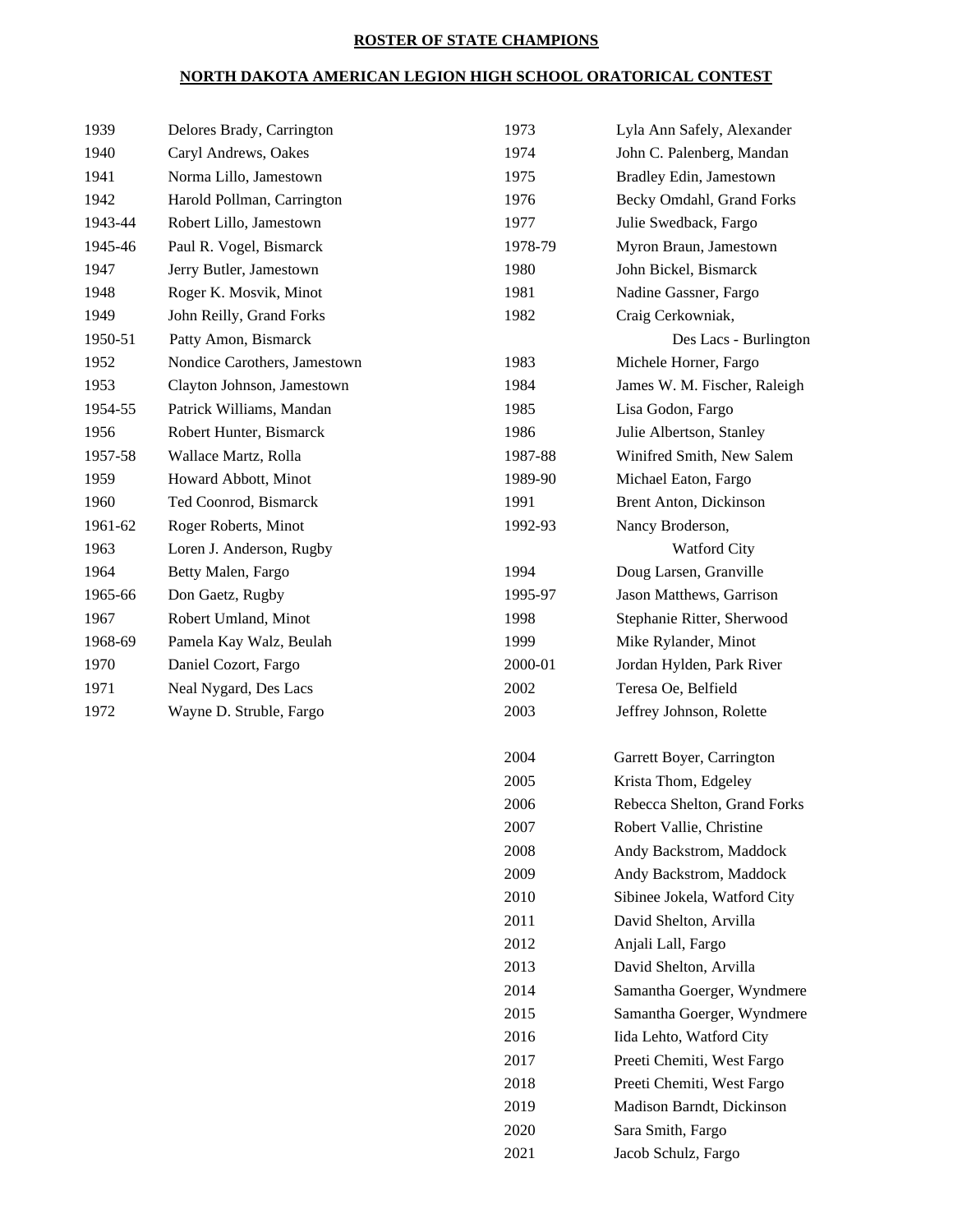# **SUGGESTED STUDENT REFERENCE HANDOUT**

# **SPEAK YOUR WAY TO A COLLEGE SCHOLARSHIP**

HOW? Enter The American Legion Annual High School Oratorical Scholarship Program.

WHAT IS IT? An opportunity to speak your thoughts regarding the role, the resultant duties and obligations of United States citizens to our government based on some phase of the Constitution of the United States.

WHAT CAN YOU WIN? Reference our American Legion National High School Oratorical Scholarship Program "A Constitutional Speech Contest" brochure for national awards.

All four State Contest finalists will receive plaques and awards sponsored by interested groups and individuals, including:

| 1st Place - | \$2,400 in cash and scholarship awards: The state champion Legion orator<br>advances to the National Contest and receives a \$2,000 scholarship<br>award by competing in the First Round of the Contest. In addition, the<br>first-place winner will receive a \$250 cash scholarship provided by the<br>North Dakota American Legion and a \$150 cash scholarship<br>from the Sam Tolchinsky Endowment Fund, administered by the N.D.<br>Community Foundation. Tolchinsky was a Past Department Commander.<br>The C. W. Leifur Traveling Trophy will be awarded to the state winner's<br>school, where it will be displayed for one year. |
|-------------|--------------------------------------------------------------------------------------------------------------------------------------------------------------------------------------------------------------------------------------------------------------------------------------------------------------------------------------------------------------------------------------------------------------------------------------------------------------------------------------------------------------------------------------------------------------------------------------------------------------------------------------------|
| 2nd Place - | \$300 cash scholarship award: \$200 provided by the North Dakota<br>American Legion and \$100 from Sam Tolchinsky Endowment<br>Fund, administered by the N.D. Community Foundation.                                                                                                                                                                                                                                                                                                                                                                                                                                                        |

3rd Place - \$200 cash scholarship award: \$150 provided by the North Dakota American Legion and \$50 from the family of the late Past Department Commander and Past National Vice-Commander John K. Kennelly.

4th Place - \$100 cash scholarship award.

To each Division Champion - \$300 cash scholarship award, and the contestant placing second in each Division Contest will receive a runner-up \$200 cash scholarship award...all provided by the North Dakota American Legion.

To each District Champion - \$300 cash scholarship award and the contestant placing second in each District Contest will receive a \$200 cash scholarship award and the contestant placing third in each District Contest will receive a \$100 cash scholarship award from the Chuck Schroeder Memorial Oratorical Fund.

WHO CAN TAKE PART? Reference National Contest Rules attached.

HOW CAN I FIND A TOPIC? Prepared oration...a few suggestions listed below:

\* AN AMERICAN CITIZEN'S RIGHTS AND RESPONSIBILITIES UNDER THE **CONSTITUTION** 

\* FULFILLING THE AIMS OF THE CONSTITUTION

\* OUR CONSTITUTION...WORTH HAVING, WORTH DEFENDING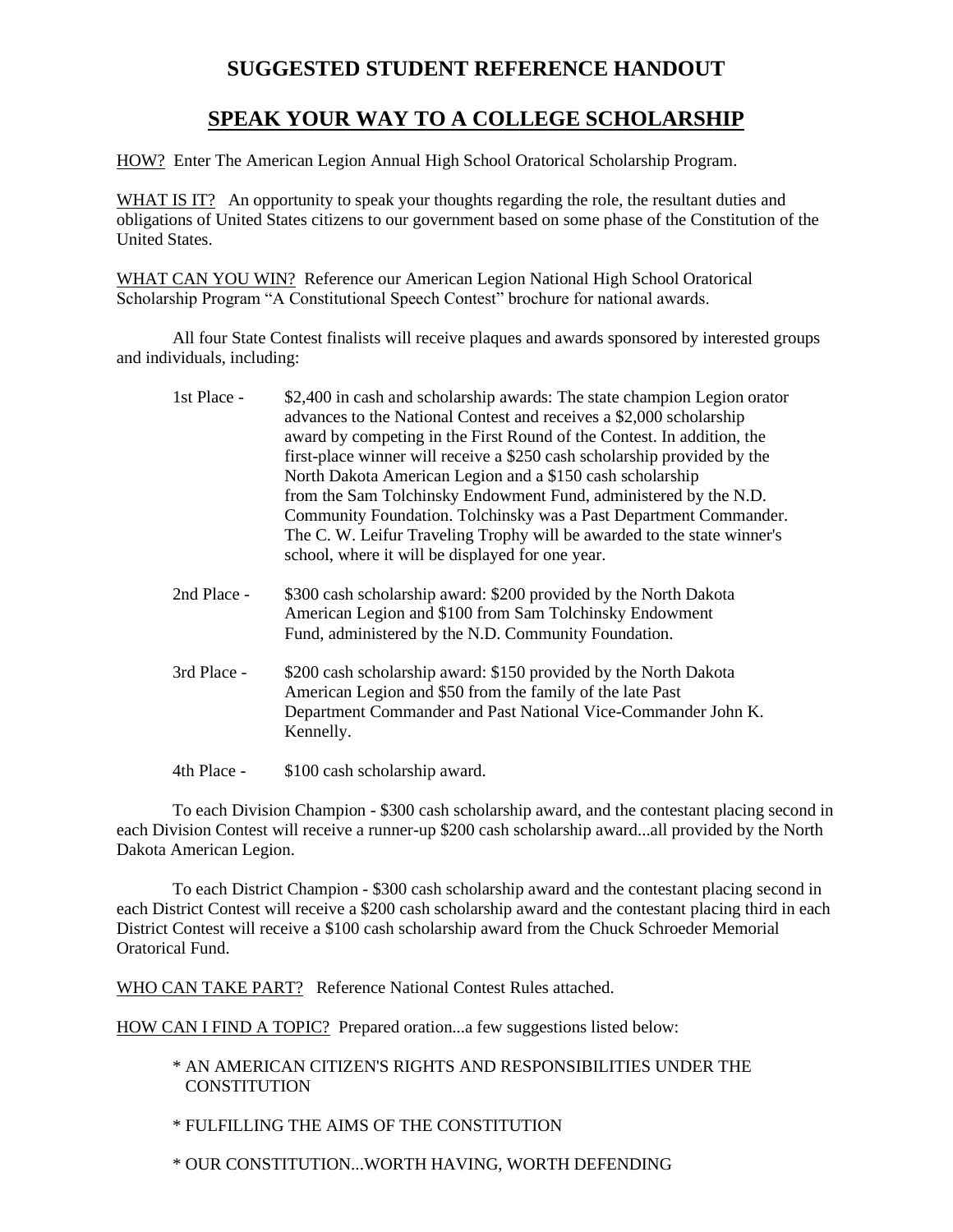## \* OUR CONSTITUTION ORDAINED BY FREE MEN, SUSTAINED BY FREE MEN

- \* THE PEOPLES CONSTITUTION...OURS TO DEFEND
- \* THE BILL OF RIGHTS...RECIPROCAL RIGHTS AND DUTIES
- \* THE CONSTITUTION, GUARDIAN OF PEOPLES RIGHTS
- \* IN DEFENSE OF OUR CONSTITUTION
- \* THE CONSTITUTION...TEMPLE OF LIBERTY
- \* OUR LIVING CONSTITUTION
- \* THE CONSTITUTION AND THE FEDERAL COURTS
- \* POWERS OF THE STATES UNDER THE CONSTITUTION
- \* OUR CONSTITUTION AND FREE CAPITALISM
- \* THE CONSTITUTION, A BARRIER AGAINST TYRANNY

ASSIGNED TOPIC DISCOURSE: Reference National Contest Rules attached.

Assigned topics this year are listed in the National Contest Rules. The assigned topic will be drawn prior to the final prepared oration and will be given to each contestant five minutes prior to the time of delivery. Each contestant will have five minutes to prepare his or her oration on that subject.

### WHERE CAN I FIND MORE INFORMATION?

 American History texts, U.S. Government texts, American Literature sources, Britannica series of American History, newspaper editorials, news magazines, editorials, vital speeches, Congressional Record, Congressional Digest, and many others. Visit with your school and local librarians, public office holders and teachers. Write your Congressman, state and national, ask questions and for sources available through them.

HOW DO I ORGANIZE A SPEECH? Some suggested methods are:

- 1. State your premise, defend or build on it; set forth your conclusions.
- 2. State factual information...apply that information to Americans and society today; state conclusions.
- 3. State your conclusions related to your selected topic defend or build upon it and summarize.
- 4. Using words of a well-known individual build an argument and defend it.
- 5. Attack the words of a well-known person as you build an opposite case.
- 6. Cite opposing questions and make a case for one over the other.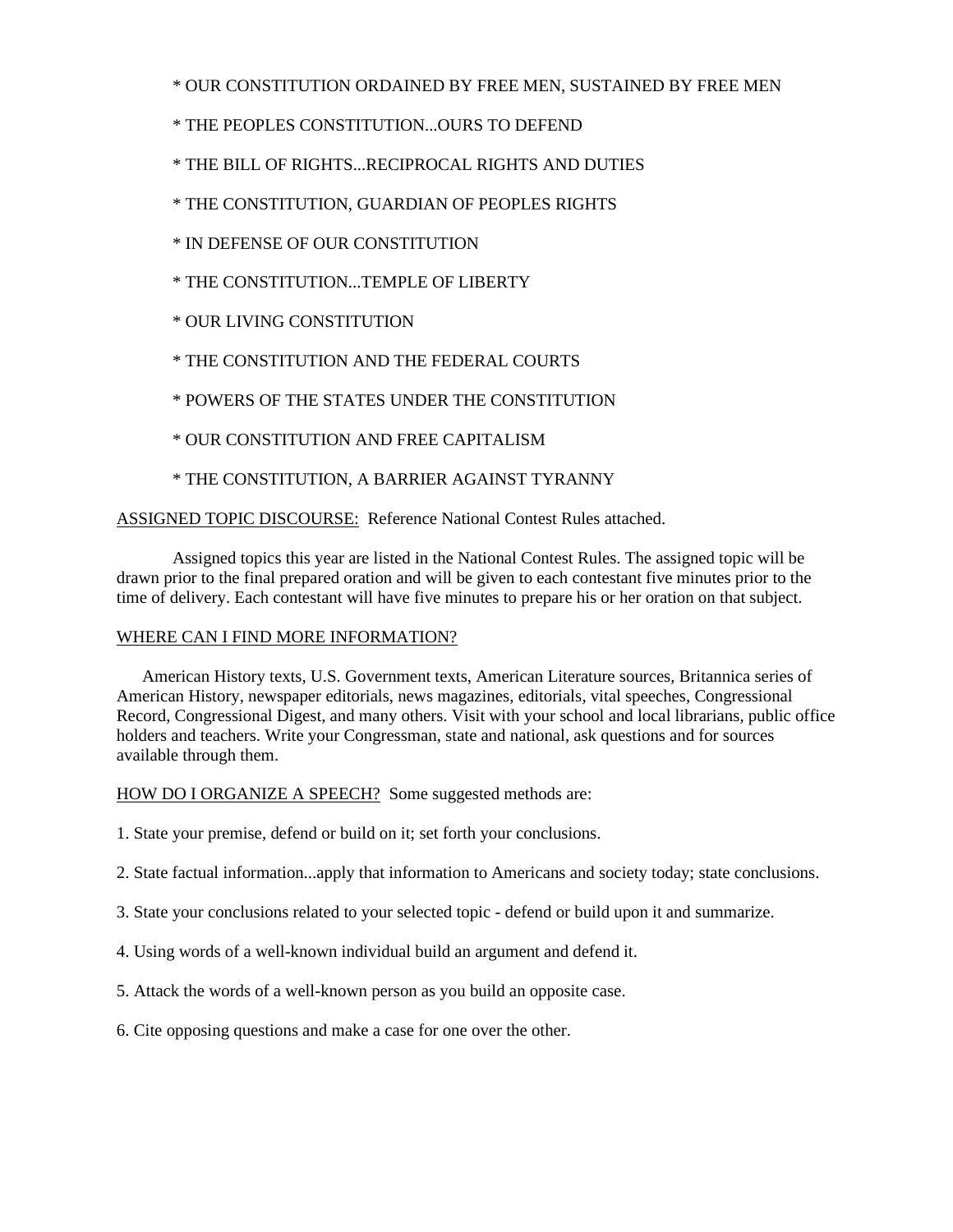### **ND AMERICAN LEGION ORATORICAL CONTEST COMMITTEE CHAIRMEN DISTRICT CHAIRMEN**

Dave Rice Vern Fetch 2610 76th Ave. N. 4231 Shaun Lane #4 Fargo, ND 58102 Mandan, ND 58554 Cell 701-866-9085 vfetch@bis.midco.net [commander@tristateveterans.com](mailto:commander@tristateveterans.com) Home 701-527-1426

Second District Chairman Karen Meier Quinnlyn Thompson PO Box 21 7018 Hwy 18 Pollock, SD 57648 Park River, ND 58270 Home 701-595-3717 Cell 701-381-3988 [bgkjmeier@restel.net](mailto:bgkjmeier@restel.net) quinnlynmichael@gmail.com

Third District Chairman **Heather Thompson** Heather Thompson Dan Stave 1649 103<sup>rd</sup> St. NE 5881 61<sup>st</sup> St. NE Bottineau, ND 58318 Leeds, ND 58346 Home 701-263-1662 Home 701-466-2488 hdthom@srt.com

Tenth District Chairman Almont, ND 58520 Gerald Puetz **Home 701-843-8173** 408 Iowa Ave. toalmont@yahoo.com Barney, ND 58008 Home 701-439-2551 Eighth District Chairman jerryp@rrt.net

#### (EAST DIVISION) (WEST DIVISION)

#### First District Chairman Fifth District Chairman Fifth District Chairman

**and**

Sixth District Chairman

Fourth District Chairman Seventh District Chairman Orletta Kilen PO Box 158

#### Ninth District Chairman Mike Weyrauch 20 Winther St. Ray, ND 58849 Home 701-568-3529 [AIREPAIR@NCCRAY.COM](mailto:AIREPAIR@NCCRAY.COM)

### **DIVISION CHAIRMEN**

EAST DIVISION CHAIRMAN WEST DIVISION CHAIRMAN Quinnlyn Thompson **Mike Weyrauch** 7018 Hwy 18 20 Winther St. Park River, ND 58270 Ray, ND 58849 Cell 701-381-9388 Home 701-568-3529 quinnlynmichael@gmail.com [AIREPAIR@NCCRAY.COM](mailto:AIREPAIR@NCCRAY.COM)

DEPARTMENT CHAIRMAN Mike Weyrauch 20 Winther St. Ray, ND 58849 Home 701-568-3529 [AIREPAIR@NCCRAY.COM](mailto:AIREPAIR@NCCRAY.COM)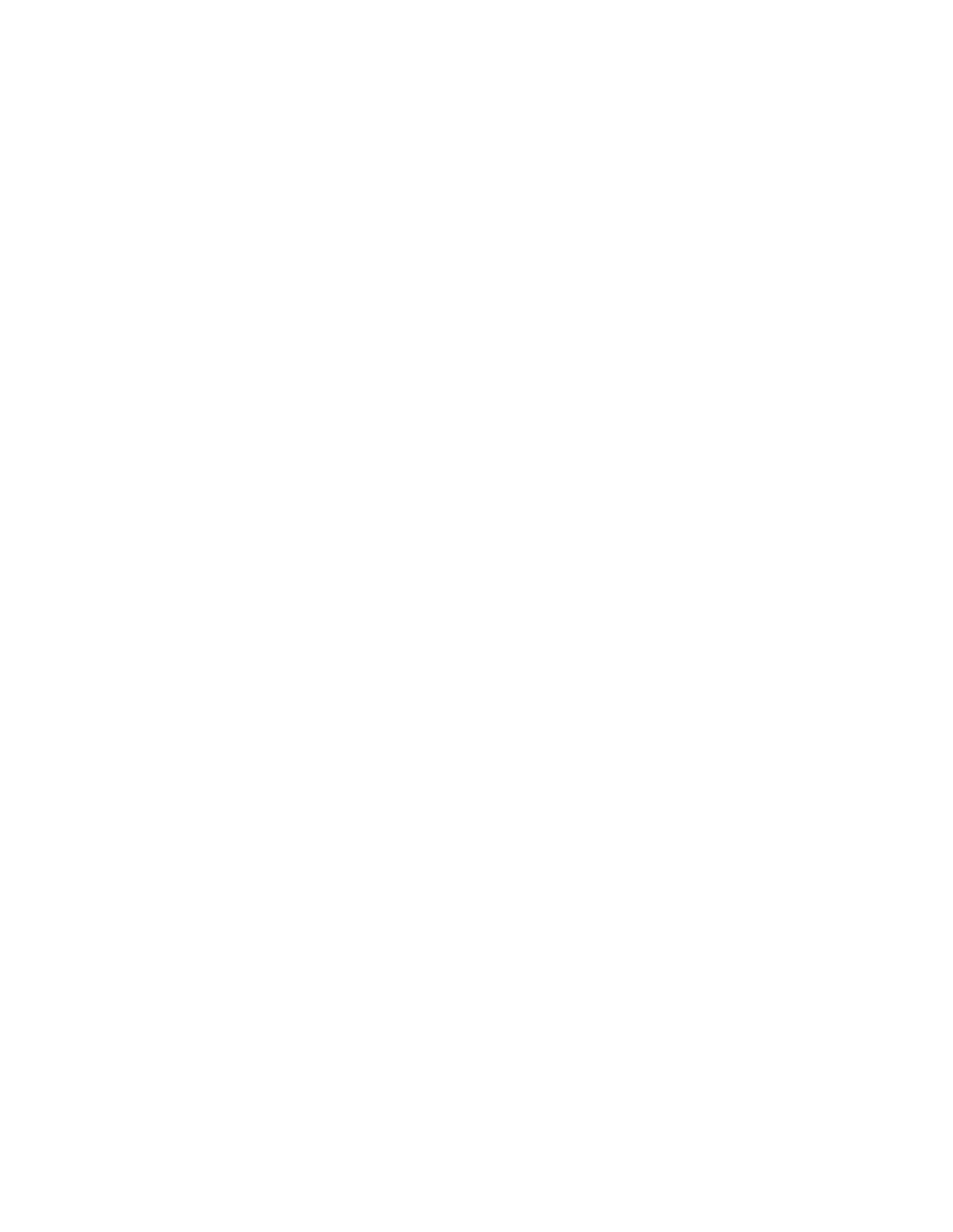# ORATORICAL CONTEST PARTICIPATION REPORT FORMS

# 1ST REPORT - Notification of school participation

# 2ND REPORT - Certification of school representative

# **SECOND REPORT** CERTIFICATION OF SCHOOL REPRESENTATIVE

# INTO DISTRICT ORATORICAL CONTEST

# Mail to District Chairman 1 week prior to District Contest Date!

| Student's     | Sponsored by:                                                                                                                                                                                                                  |       |  |                  |  |  |
|---------------|--------------------------------------------------------------------------------------------------------------------------------------------------------------------------------------------------------------------------------|-------|--|------------------|--|--|
|               | AMERICAN LEGION POST NO. District_____                                                                                                                                                                                         |       |  |                  |  |  |
|               | Street Address City County County                                                                                                                                                                                              |       |  |                  |  |  |
|               |                                                                                                                                                                                                                                |       |  |                  |  |  |
| Parent's Name |                                                                                                                                                                                                                                | Phone |  |                  |  |  |
|               | Name and location of High School contestant now attends                                                                                                                                                                        |       |  |                  |  |  |
|               |                                                                                                                                                                                                                                |       |  | Grade            |  |  |
|               |                                                                                                                                                                                                                                |       |  |                  |  |  |
|               | Submitted by (name & title of school official)                                                                                                                                                                                 |       |  |                  |  |  |
|               |                                                                                                                                                                                                                                |       |  | School Phone No. |  |  |
|               |                                                                                                                                                                                                                                |       |  |                  |  |  |
|               | (or) (name & title of post official)                                                                                                                                                                                           |       |  |                  |  |  |
|               |                                                                                                                                                                                                                                |       |  |                  |  |  |
|               | Mailing address and the mail of the mail of the mail of the mail of the mail of the mail of the mail of the mail of the mail of the mail of the mail of the mail of the mail of the mail of the mail of the mail of the mail o |       |  |                  |  |  |
|               |                                                                                                                                                                                                                                |       |  |                  |  |  |

# **FIRST REPORT** NOTIFICATION OF SCHOOL PARTICIPATION

# IN AMERICAN LEGION ORATORICAL CONTEST

- -- - - - - - - - - - - - - - - - - - - - - - - - - - - - - - - - - - - - - - - - - - - - - - - - - - - - - - - - - - - - - - - - - - - -

# Mail to District Chairman no later than 10 days before the District Contest!

(This report will assist the District Chairman in making plans for the District Oratorical Contest. The District Chairman will subsequently advise you the date, hour, city, and facility of the District Oratorical Contest at least one week before the scheduled District Contest date.) The at , ND, is participating (Name of school) (city) in The American Legion's Oratorical Contest. Please give us notification of the date, hour, city, and facility of the District Oratorical Contest so that our contestant can make plans to appear. Following receipt of this information, we will notify you the name of the School Representative who will compete. Name and location of school\_\_\_\_\_\_\_\_\_\_\_\_\_\_\_\_\_\_\_\_\_\_\_\_\_\_\_\_\_\_\_\_\_\_\_\_\_\_\_\_\_\_\_\_\_\_\_\_\_\_\_\_\_\_\_\_\_\_\_\_\_ Principal's name Faculty Sponsor \_\_\_\_\_\_\_\_\_\_\_\_\_\_\_\_\_\_\_\_\_\_\_\_\_\_\_\_\_\_\_\_\_\_\_\_\_\_ Submitted by (name  $\&$  title of school official) School Phone No.  $M_{\rm eff}$  and  $M_{\rm eff}$  and  $M_{\rm eff}$  and  $M_{\rm eff}$  are  $M_{\rm eff}$  and  $M_{\rm eff}$  and  $M_{\rm eff}$ (or) (name of post official) Phone No.: Business Residence\_\_\_\_\_\_\_\_\_\_\_\_\_\_\_\_\_\_\_\_\_\_\_\_\_\_\_ Mailing address\_\_\_\_\_\_\_\_\_\_\_\_\_\_\_\_\_\_\_\_\_\_\_\_\_\_\_\_\_\_\_\_\_\_\_\_\_\_\_\_\_\_\_\_\_\_\_\_\_\_\_\_\_\_\_\_\_\_\_\_\_\_\_\_\_\_\_\_\_\_\_